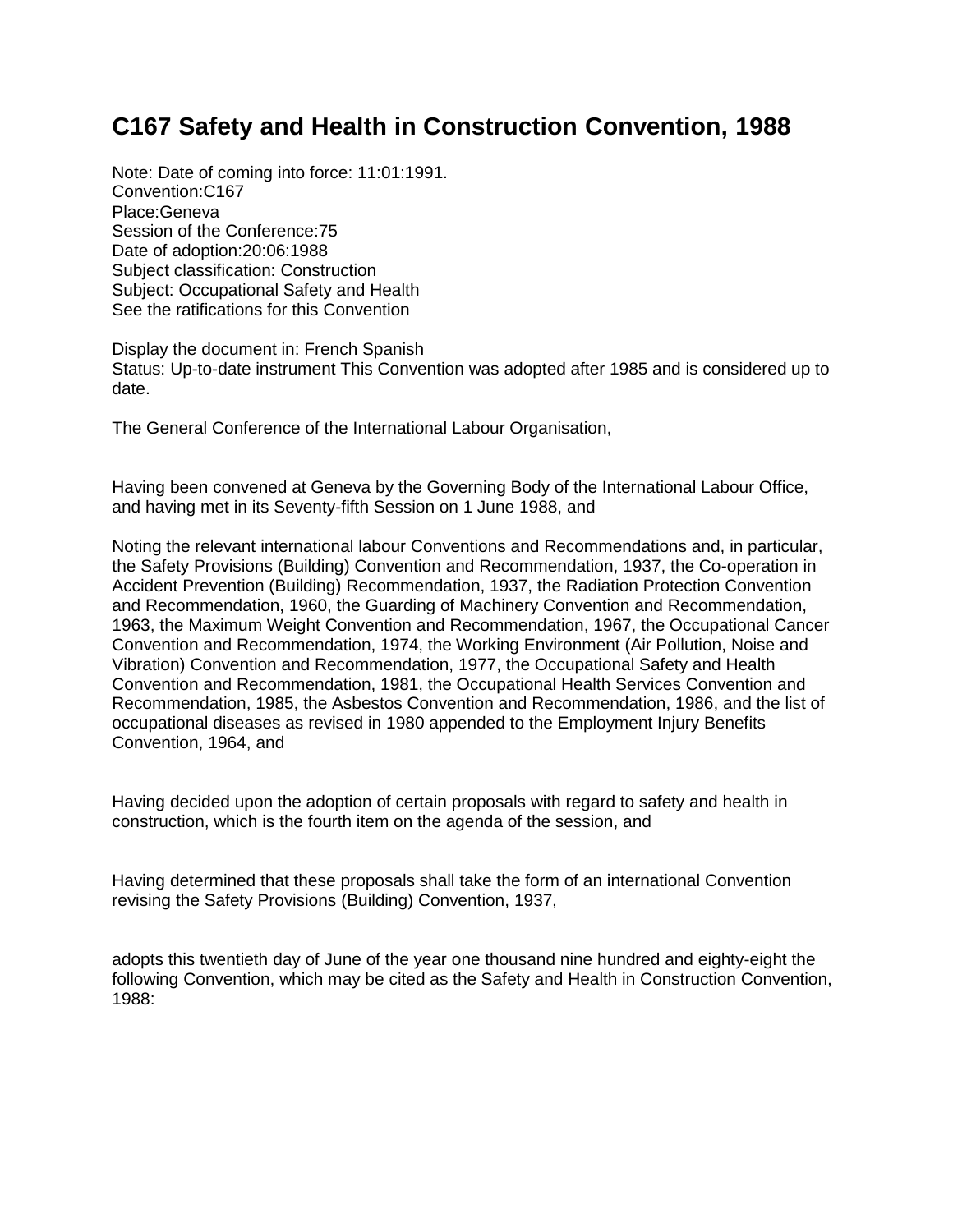# I. SCOPE AND DEFINITIONS

# Article 1

1. This Convention applies to all construction activities, namely building, civil engineering, and erection and dismantling work, including any process, operation or transport on a construction site, from the preparation of the site to the completion of the project.

2. A Member ratifying this Convention may, after consultation with the most representative organisations of employers and workers concerned, where they exist, exclude from the application of the Convention, or certain provisions thereof, particular branches of economic activity or particular undertakings in respect of which special problems of a substantial nature arise, on condition that a safe and healthy working environment is maintained.

3. This Convention also applies to such self-employed persons as may be specified by national laws or regulations.

#### Article 2

For the purpose of this Convention:

(a) The term construction covers:

(i) building, including excavation and the construction, structural alteration, renovation, repair, maintenance (including cleaning and painting) and demolition of all types of buildings or structures;

(ii) civil engineering, including excavation and the construction, structural alteration, repair, maintenance and demolition of, for example, airports, docks, harbours, inland waterways, dams, river and avalanche and sea defence works, roads and highways, railways, bridges, tunnels, viaducts and works related to the provision of services such as communications, drainage, sewerage, water and energy supplies;

(iii) the erection and dismantling of prefabricated buildings and structures, as well as the manufacturing of prefabricated elements on the construction site;

(b) the term construction site means any site at which any of the processes or operations described in subparagraph (a) above are carried on;

(c) the term workplace means all places where workers need to be or to go by reason of their work and which are under the control of an employer as defined in subparagraph (e) below;

(d) the term worker means any person engaged in construction;

(e) the term employer means:

(i) any physical or legal person who employs one or more workers on a construction site; and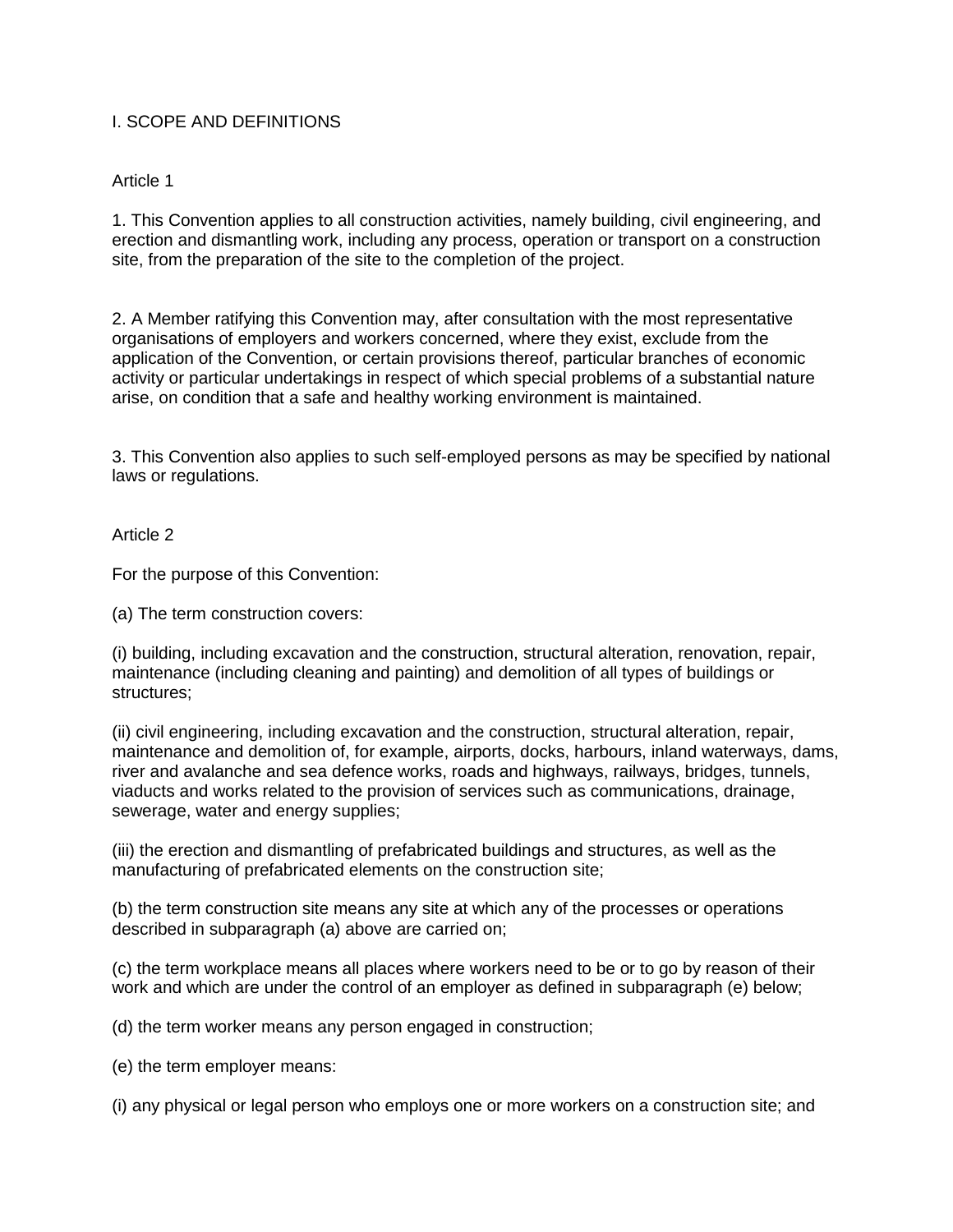(ii) as the context requires, the principal contractor, the contractor or the subcontractor;

(f) the term competent person means a person possessing adequate qualifications, such as suitable training and sufficient knowledge, experience and skill for the safe performance of the specific work. The competent authorities may define appropriate criteria for the designation of such persons and may determine the duties to be assigned to them;

(g) the term scaffold means any temporary structure, fixed, suspended or mobile, and its supporting components which is used for supporting workers and materials or to gain access to any such structure, and which is not a "lifting appliance" as defined in subparagraph (h) below;

(h) the term lifting appliance means any stationary or mobile appliance used for raising or lowering persons or loads;

(i) the term lifting gear means any gear or tackle by means of which a load can be attached to a lifting appliance but which does not form an integral part of the appliance or load.

#### II. GENERAL PROVISIONS

## Article 3

The most representative organisations of employers and workers concerned shall be consulted on the measures to be taken to give effect to the provisions of this Convention.

#### Article 4

Each Member which ratifies this Convention undertakes that it will, on the basis of an assessment of the safety and health hazards involved, adopt and maintain in force laws or regulations which ensure the application of the provisions of the Convention.

#### Article 5

1. The laws and regulations adopted in pursuance of Article 4 above may provide for their practical application through technical standards or codes of practice, or by other appropriate methods consistent with national conditions and practice.

2. In giving effect to Article 4 above and to paragraph 1 of this Article, each Member shall have due regard to the relevant standards adopted by recognised international organisations in the field of standardisation.

#### Article 6

Measures shall be taken to ensure that there is co-operation between employers and workers, in accordance with arrangements to be defined by national laws or regulations, in order to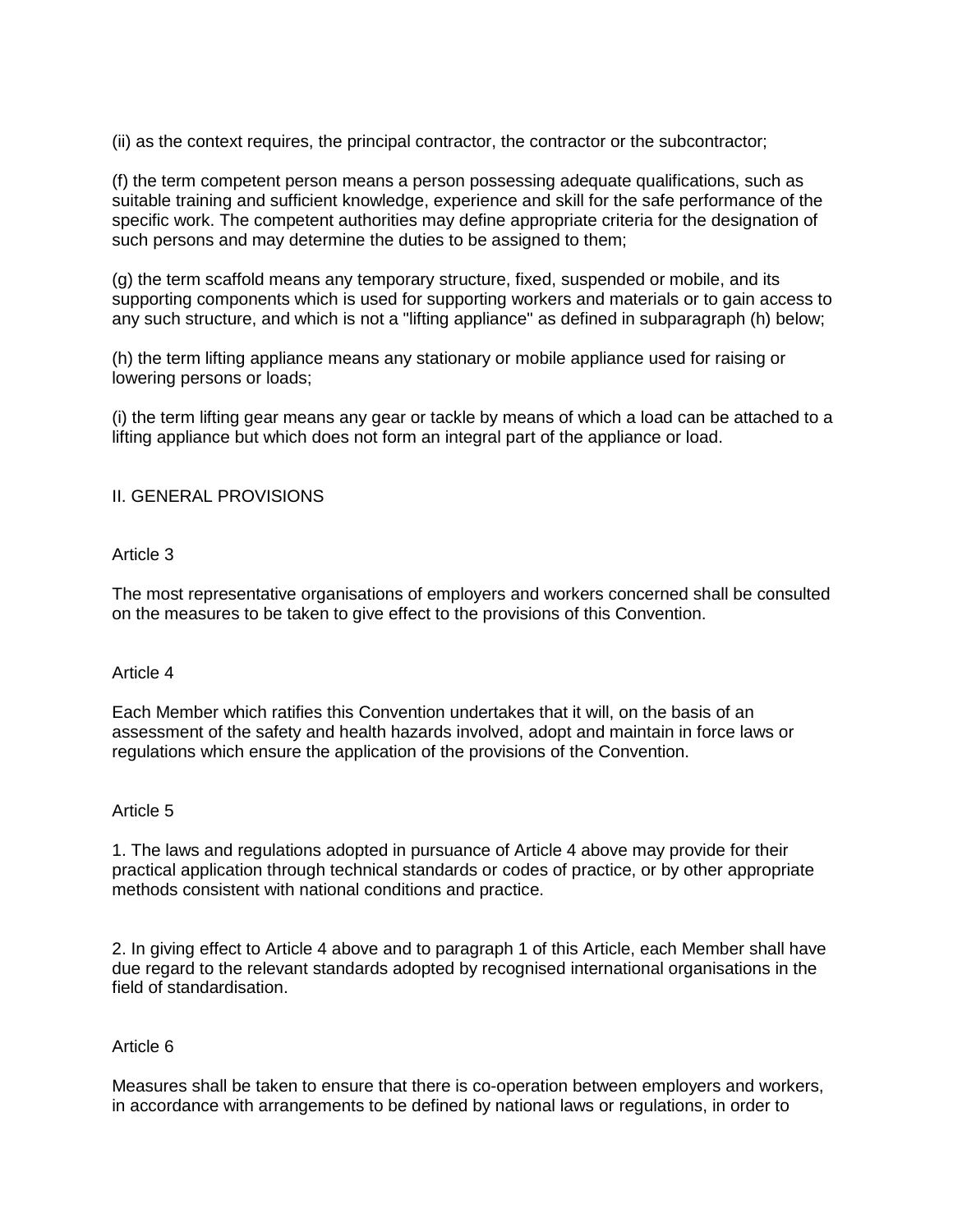promote safety and health at construction sites.

# Article 7

National laws or regulations shall require that employers and self-employed persons have a duty to comply with the prescribed safety and health measures at the workplace.

## Article 8

1. Whenever two or more employers undertake activities simultaneously at one construction site-

(a) the principal contractor, or other person or body with actual control over or primary responsibility for overall construction site activities, shall be responsible for co-ordinating the prescribed safety and health measures and, in so far as is compatible with national laws and regulations, for ensuring compliance with such measures;

(b) in so far as is compatible with national laws and regulations, where the principal contractor, or other person or body with actual control over or primary responsibility for overall construction site activities, is not present at the site, he shall nominate a competent person or body at the site with the authority and means necessary to ensure on his behalf co-ordination and compliance with the measures, as foreseen in subparagraph (a) above;

(c) each employer shall remain responsible for the application of the prescribed measures in respect of the workers placed under his authority.

2. Whenever employers or self-employed persons undertake activities simultaneously at one construction site they shall have the duty to co-operate in the application of the prescribed safety and health measures, as may be specified by national laws or regulations.

#### Article 9

Those concerned with the design and planning of a construction project shall take into account the safety and health of the construction workers in accordance with national laws, regulations and practice.

#### Article 10

National laws or regulations shall provide that workers shall have the right and the duty at any workplace to participate in ensuring safe working conditions to the extent of their control over the equipment and methods of work and to express views on the working procedures adopted as they may affect safety and health.

Article 11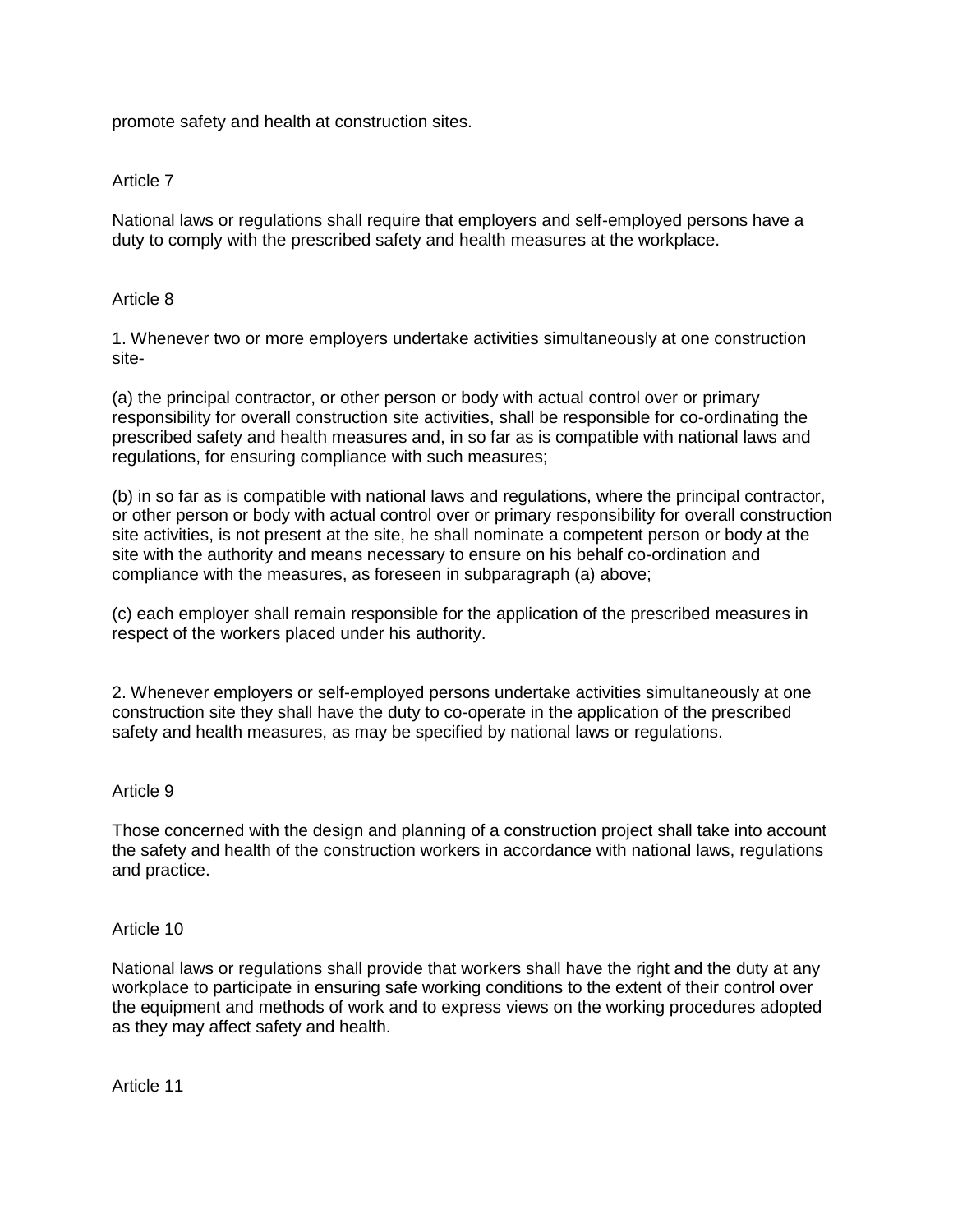National laws or regulations shall provide that workers shall have the duty to-

(a) co-operate as closely as possible with their employer in the application of the prescribed safety and health measures;

(b) take reasonable care for their own safety and health and that of other persons who may be affected by their acts or omissions at work;

(c) use facilities placed at their disposal and not misuse anything provided for their own protection or the protection of others;

(d) report forthwith to their immediate supervisor, and to the workers' safety representative where one exists, any situation which they believe could present a risk, and which they cannot properly deal with themselves;

(e) comply with the prescribed safety and health measures.

## Article 12

1. National laws or regulations shall provide that a worker shall have the right to remove himself from danger when he has good reason to believe that there is an imminent and serious danger to his safety or health, and the duty so to inform his supervisor immediately.

2. Where there is an imminent danger to the safety of workers the employer shall take immediate steps to stop the operation and evacuate workers as appropriate.

# III. PREVENTIVE AND PROTECTIVE MEASURES

Article 13

# SAFETY OF WORKPLACES

1. All appropriate precautions shall be taken to ensure that all workplaces are safe and without risk of injury to the safety and health of workers.

2. Safe means of access to and egress from all workplaces shall be provided and maintained, and indicated where appropriate.

3. All appropriate precautions shall be taken to protect persons present at or in the vicinity of a construction site from all risks which may arise from such site.

Article 14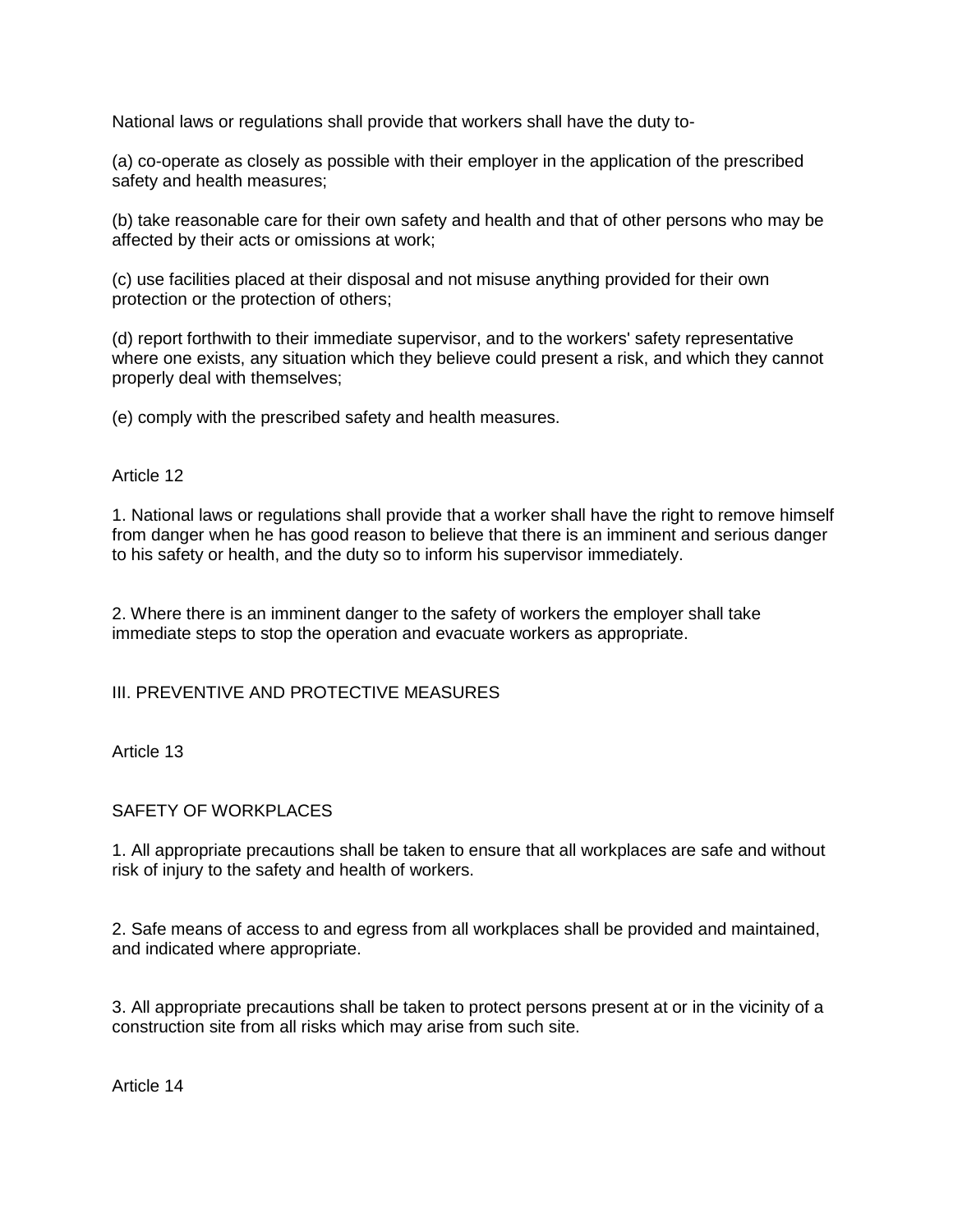# SCAFFOLDS AND LADDERS

1. Where work cannot safely be done on or from the ground or from part of a building or other permanent structure, a safe and suitable scaffold shall be provided and maintained, or other equally safe and suitable provision shall be made.

2. In the absence of alternative safe means of access to elevated working places, suitable and sound ladders shall be provided. They shall be property secured against inadvertent movement.

3. All scaffolds and ladders shall be constructed and used in accordance with national laws and regulations.

4. Scaffolds shall be inspected by a competent person in such cases and at such times as shall be prescribed by national laws or regulations.

Article 15

LIFTING APPLIANCES AND GEAR

1. Every lifting appliance and item of lifting gear, including their constituent elements, attachments, anchorages and supports, shall-

(a) be of good design and construction, sound material and adequate strength for the purpose for which they are used;

(b) be properly installed and used;

(c) be maintained in good working order;

(d) be examined and tested by a competent person at such times and in such cases as shall be prescribed by national laws or regulations; the results of these examinations and tests shall be recorded;

(e) be operated by workers who have received appropriate training in accordance with national laws and regulations.

2. No person shall be raised, lowered or carried by a lifting appliance unless it is constructed, installed and used for that purpose in accordance with national laws and regulations, except in an emergency situation in which serious personal injury or fatality may occur, and for which the lifting appliance can be safely used.

Article 16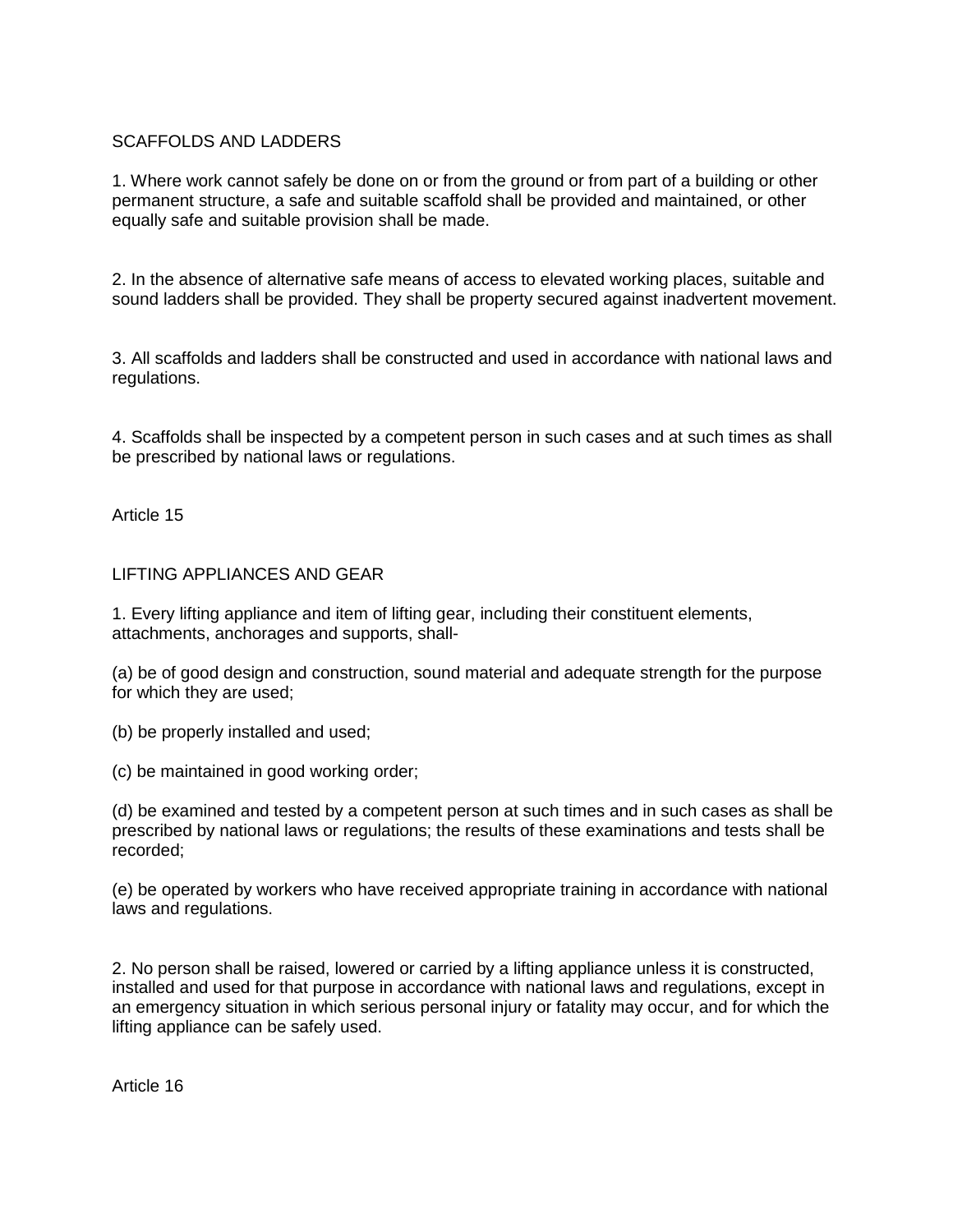# TRANSPORT, EARTH-MOVING AND MATERIALS-HANDLING EQUIPMENT

1. All vehicles and earth-moving or materials-handling equipment shall-

(a) be of good design and construction taking into account as far as possible ergonomic principles;

(b) be maintained in good working order;

(c) be properly used;

(d) be operated by workers who have received appropriate training in accordance with national laws and regulations.

2. On all construction sites on which vehicles, earth-moving or materials-handling equipment are used-

(a) safe and suitable access ways shall be provided for them; and

(b) traffic shall be so organised and controlled as to secure their safe operation.

Article 17

PLANT, MACHINERY, EQUIPMENT AND HAND TOOLS

1. Plant, machinery and equipment, including hand tools, both manual and power driven, shall-

(a) be of good design and construction, taking into account as far as possible ergonomic principles;

(b) be maintained in good working order;

(c) be used only for work for which they have been designed unless a use outside the initial design purposes has been assessed by a competent person who has concluded that such use is safe;

(d) be operated by workers who have received appropriate training.

2. Adequate instructions for safe use shall be provided where appropriate by the manufacturer or the employer, in a form understood by the users.

3. Pressure plant and equipment shall be examined and tested by a competent person in cases and at times prescribed by national laws or regulations.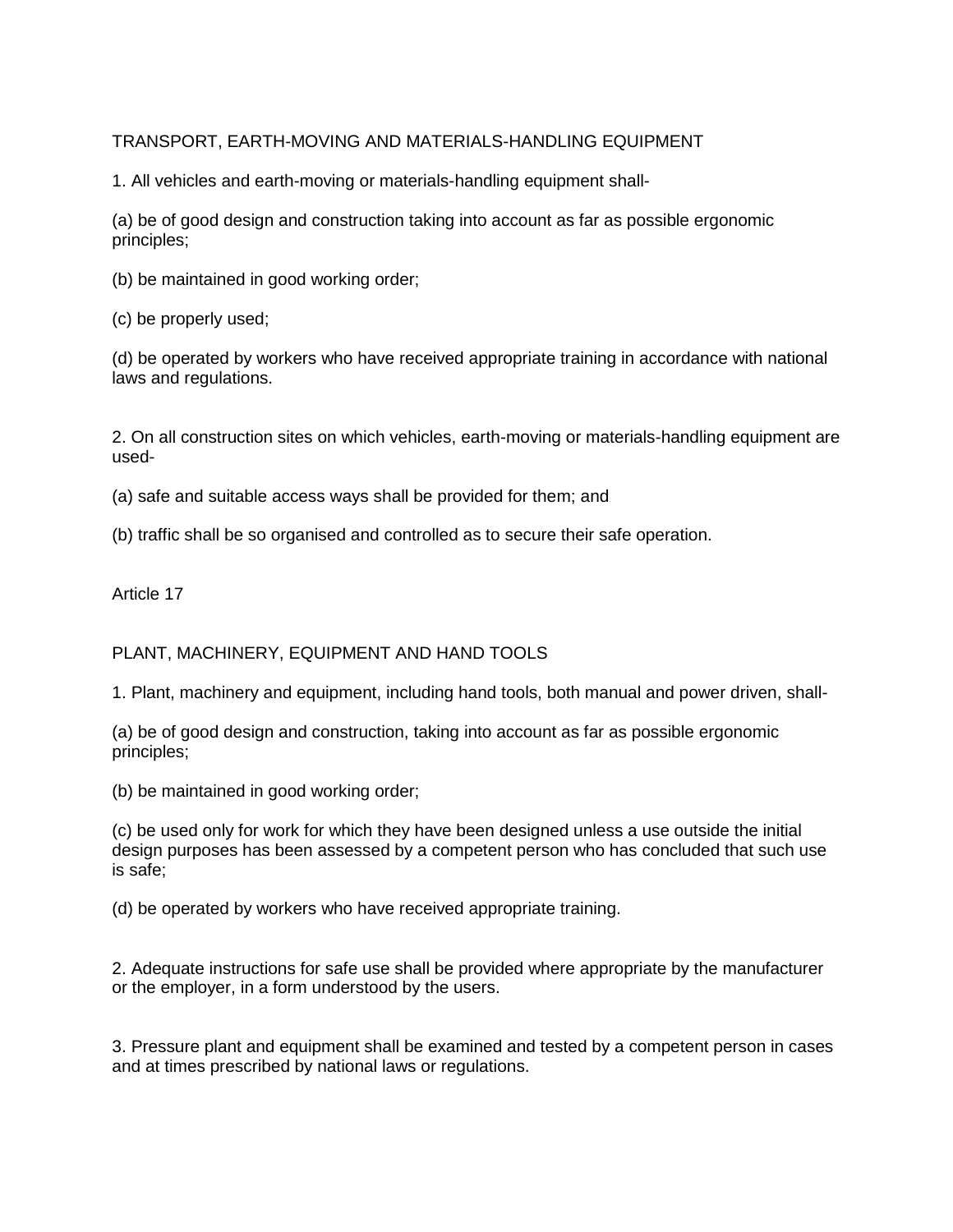Article 18

# WORK AT HEIGHTS INCLUDING ROOFWORK

1. Where necessary to guard against danger, or where the height of a structure or its slope exceeds that prescribed by national laws or regulations, preventive measures shall be taken against the fall of workers and tools or other objects or materials.

2. Where workers are required to work on or near roofs or other places covered with fragile material, through which they are liable to fall, preventive measures shall be taken against their inadvertently stepping on or falling through the fragile material.

Article 19

## EXCAVATIONS, SHAFTS, EARTHWORKS, UNDERGROUND WORKS AND TUNNELS

Adequate precautions shall be taken in any excavation, shaft, earthworks, underground works or tunnel-

(a) by suitable shoring or otherwise to guard against danger to workers from a fall or dislodgement of earth, rock or other material;

(b) to guard against dangers arising from the fall of persons, materials or objects or the inrush of water into the excavation, shaft, earthworks, underground works or tunnel;

(c) to secure adequate ventilation at every workplace so as to maintain an atmosphere fit for respiration and to limit any fumes, gases, vapours, dust or other impurities to levels which are not dangerous or injurious to health and are within limits laid down by national laws or regulations;

(d) to enable the workers to reach safety in the event of fire, or an inrush of water or material;

(e) to avoid risk to workers arising from possible underground dangers such as the circulation of fluids or the presence of pockets of gas, by undertaking appropriate investigations to locate them.

Article 20

#### COFFERDAMS AND CAISSONS

1. Every cofferdam and caisson shall be-

(a) of good construction and suitable and sound material and of adequate strength;

(b) provided with adequate means for workers to reach safety in the event of an inrush of water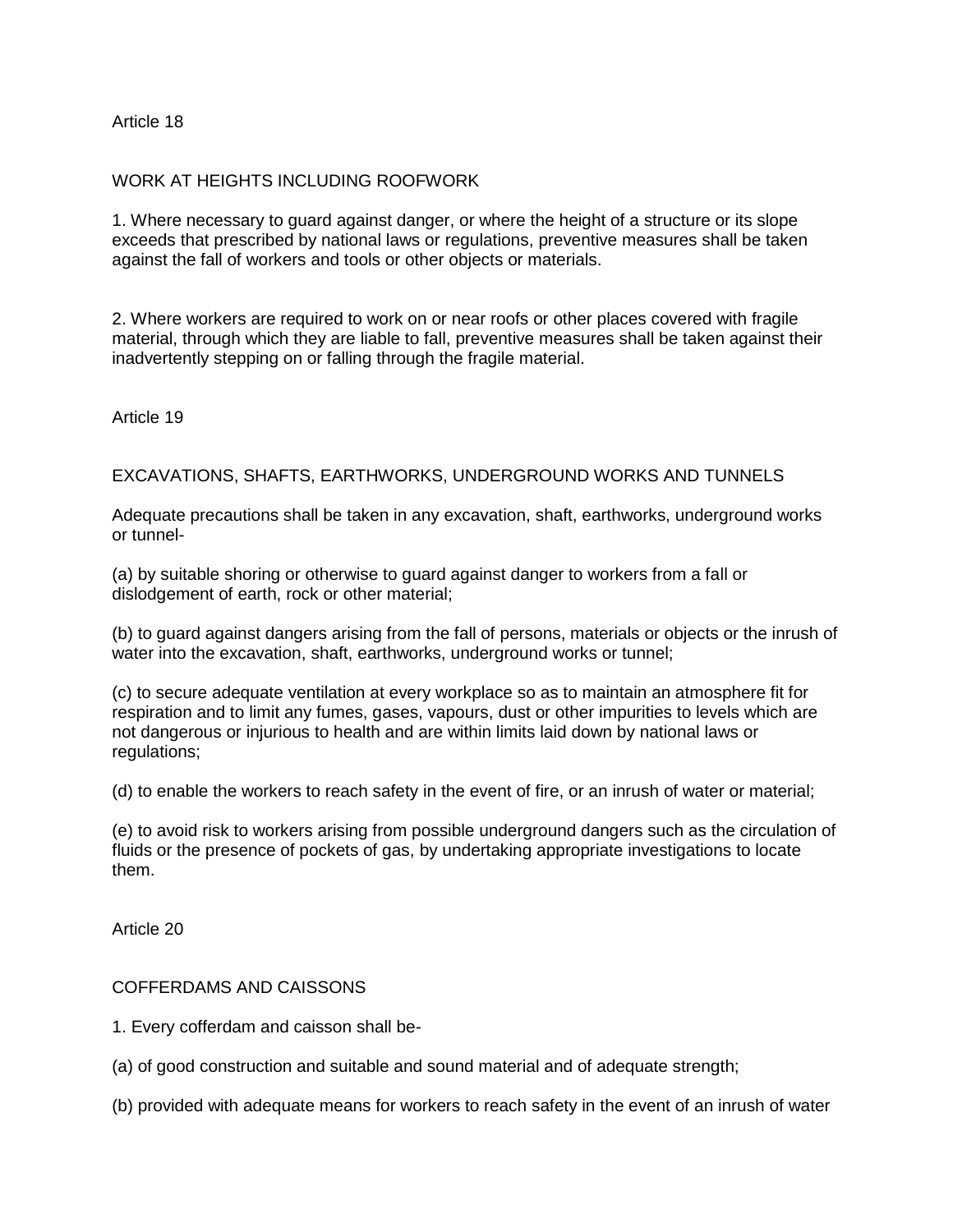or material.

2. The construction, positioning, modification or dismantling of a cofferdam or caisson shall take place only under the immediate supervision of a competent person.

3. Every cofferdam and caisson shall be inspected by a competent person at prescribed intervals.

Article 21

#### WORK IN COMPRESSED AIR

1. Work in compressed air shall be carried out only in accordance with measures prescribed by national laws or regulations.

2. Work in compressed air shall be carried out only by workers whose physical aptitude for such work has been established by a medical examination and when a competent person is present to supervise the conduct of the operations.

Article 22

#### STRUCTURAL FRAMES AND FORMWORK

1. The erection of structural frames and components, formwork, falsework and shoring shall be carried out only under the supervision of a competent person.

2. Adequate precautions shall be taken to guard against danger to workers arising from any temporary state of weakness or instability of a structure.

3. Formwork, falsework and shoring shall be so designed, constructed and maintained that it will safely support all loads that may be imposed on it.

Article 23

## WORK OVER WATER

Where work is done over or in close proximity to water there shall be adequate provision for-

(a) preventing workers from falling into water;

(b) the rescue of workers in danger of drowning;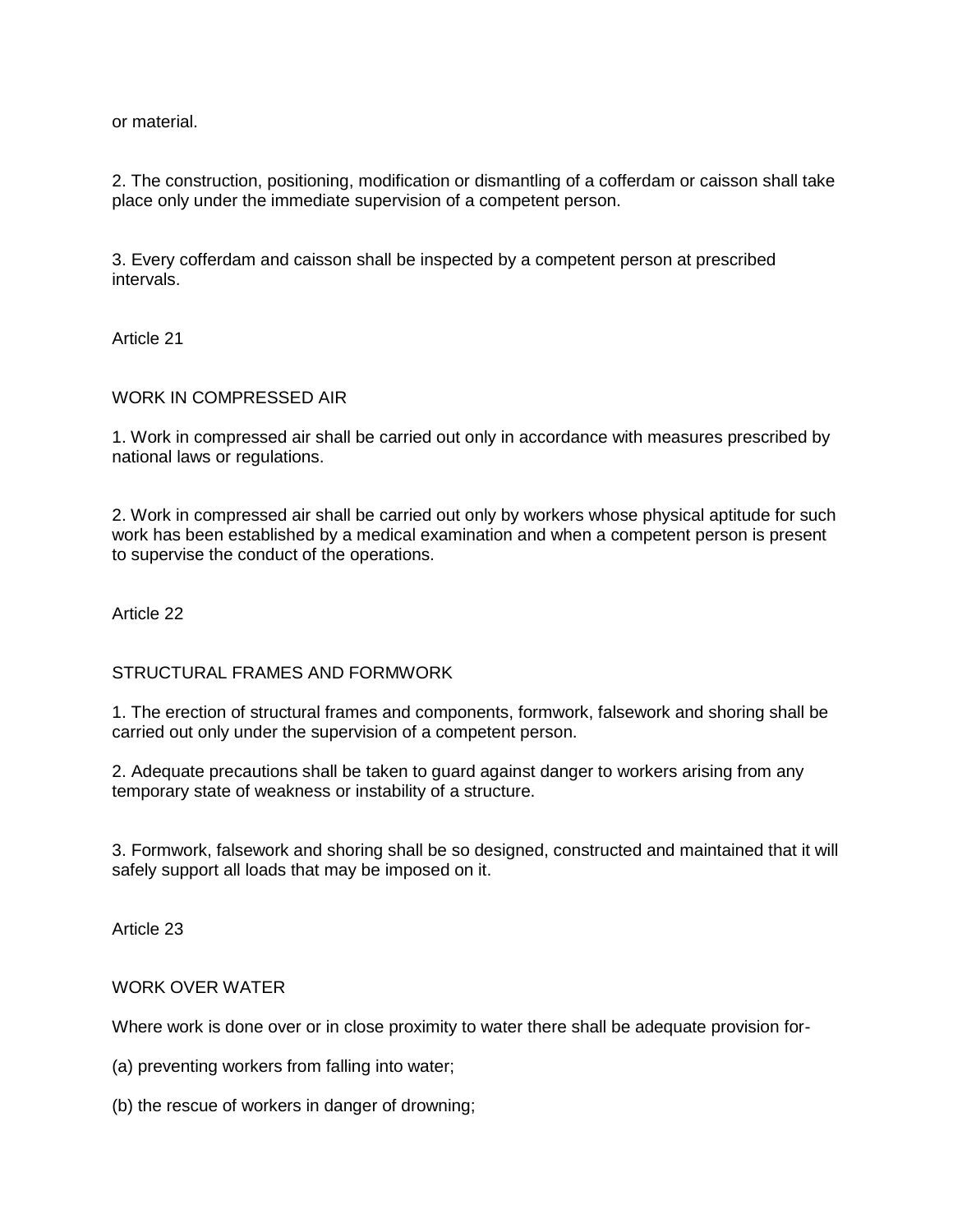(c) safe and sufficient transport.

Article 24

# DEMOLITION

When the demolition of any building or structure might present danger to workers or to the public-

(a) appropriate precautions, methods and procedures shall be adopted, including those for the disposal of waste or residues, in accordance with national laws or regulations;

(b) the work shall be planned and undertaken only under the supervision of a competent person.

Article 25

## LIGHTING

Adequate and suitable lighting, including portable lighting where appropriate, shall be provided at every workplace and any other place on the construction site where a worker may have to pass.

Article 26

# **ELECTRICITY**

1. All electrical equipment and installations shall be constructed, installed and maintained by a competent person, and so used as to guard against danger.

2. Before construction is commenced and during the progress thereof adequate steps shall be taken to ascertain the presence of and to guard against danger to workers from any live electrical cable or apparatus which is under, over or on the site.

3. The laying and maintenance of electrical cables and apparatus on construction sites shall be governed by the technical rules and standards applied at the national level.

Article 27

EXPLOSIVES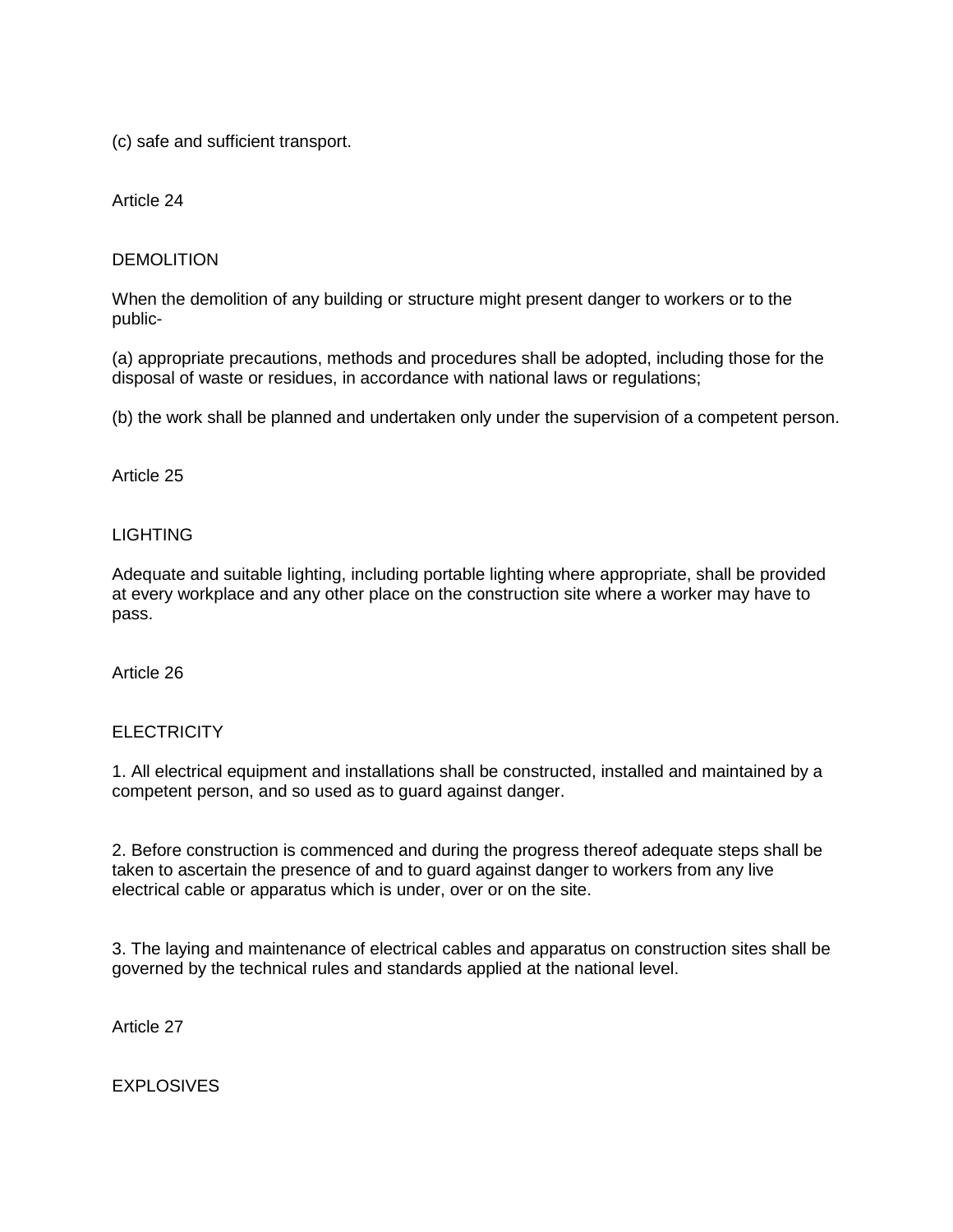Explosives shall not be stored, transported, handled or used except-

(a) under conditions prescribed by national laws or regulations; and

(b) by a competent person, who shall take such steps as are necessary to ensure that workers and other persons are not exposed to risk of injury.

Article 28

## HEALTH HAZARDS

1. Where a worker is liable to be exposed to any chemical, physical or biological hazard to such an extent as is liable to be dangerous to health, appropriate preventive measures shall be taken against such exposure.

2. The preventive measures referred to in paragraph 1 above shall comprise-

(a) the replacement of hazardous substances by harmless or less hazardous substances wherever possible; or

(b) technical measures applied to the plant, machinery, equipment or process; or

(c) where it is not possible to comply with subparagraphs (a) or (b) above, other effective measures, including the use of personal protective equipment and protective clothing.

3. Where workers are required to enter any area in which a toxic or harmful substance may be present, or in which there may be an oxygen deficiency, or a flammable atmosphere, adequate measures shall be taken to guard against danger.

4. Waste shall not be destroyed or otherwise disposed of on a construction site in a manner which is liable to be injurious to health.

Article 29

# FIRE PRECAUTIONS

- 1. The employer shall take all appropriate measures to-
- (a) avoid the risk of fire;
- (b) combat quickly and efficiently any outbreak of fire;
- (c) bring about a quick and safe evacuation of persons.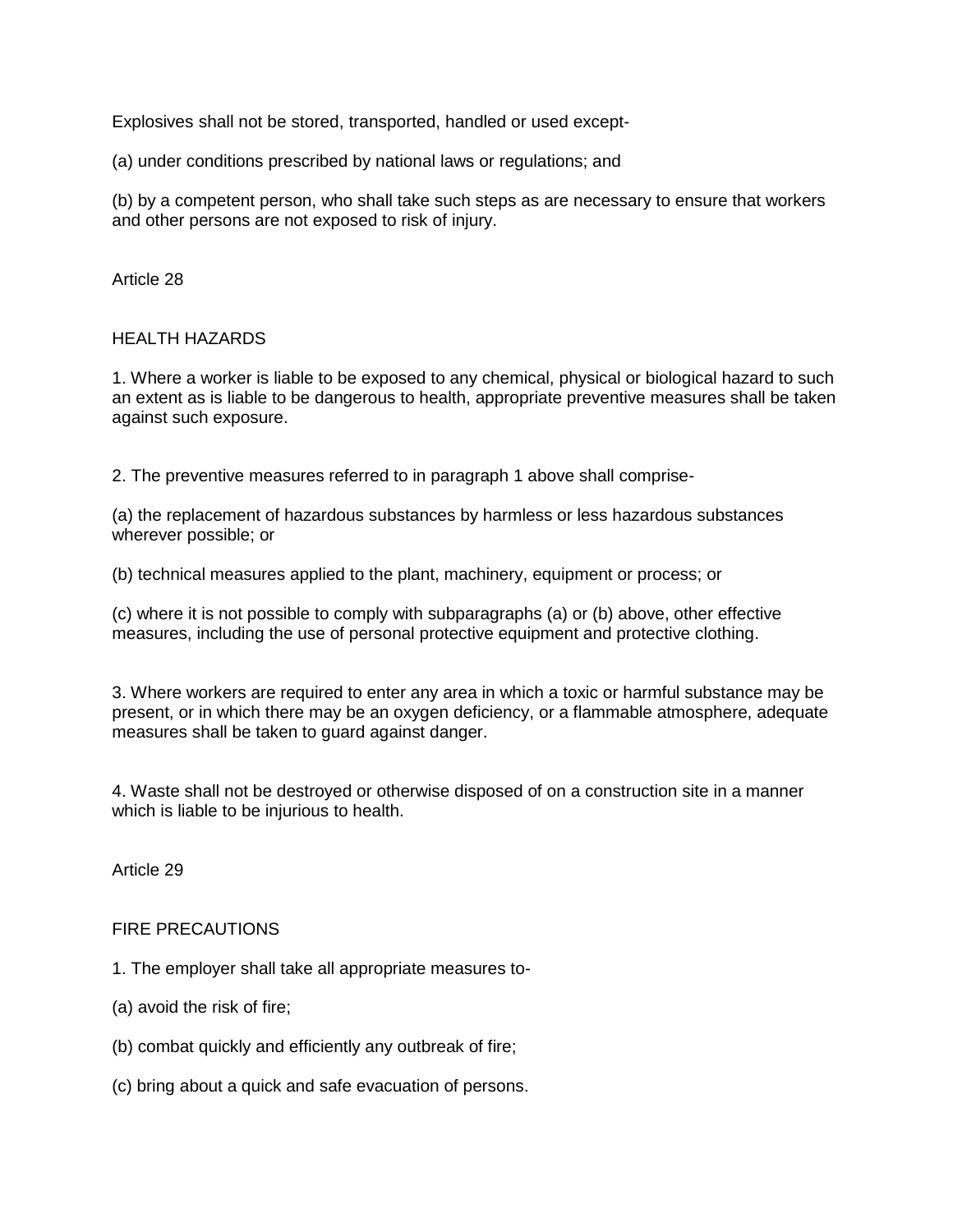2. Sufficient and suitable storage shall be provided for flammable liquids, solids and gases.

# Article 30

# PERSONAL PROTECTIVE EQUIPMENT AND PROTECTIVE CLOTHING

1. Where adequate protection against risk of accident or injury to health, including exposure to adverse conditions, cannot be ensured by other means, suitable personal protective equipment and protective clothing, having regard to the type of work and risks, shall be provided and maintained by the employer, without cost to the workers, as may be prescribed by national laws or regulations.

2. The employer shall provide the workers with the appropriate means to enable them to use the individual protective equipment, and shall ensure its proper use.

3. Protective equipment and protective clothing shall comply with standards set by the competent authority taking into account as far as possible ergonomic principles.

4. Workers shall be required to make proper use of and to take good care of the personal protective equipment and protective clothing provided for their use.

Article 31

# FIRST AID

The employer shall be responsible for ensuring that first aid, including trained personnel, is available at all times. Arrangements shall be made for ensuring the removal for medical attention of workers who have suffered an accident or sudden illness.

Article 32

#### WELFARE

1. At or within reasonable access of every construction site an adequate supply of wholesome drinking water shall be provided.

2. At or within reasonable access of every construction site, the following facilities shall, depending on the number of workers and the duration of the work, be provided and maintained-

(a) sanitary and washing facilities;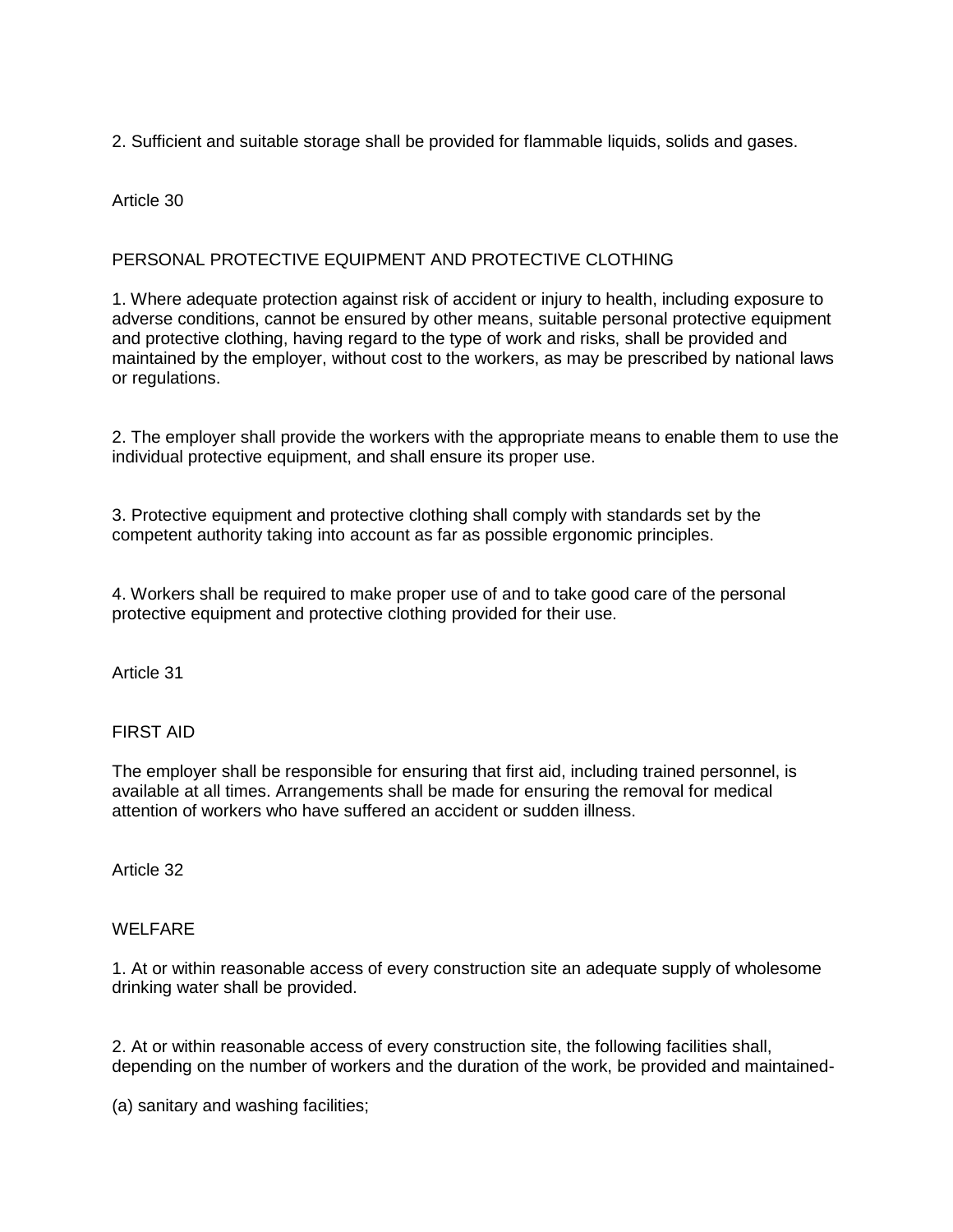(b) facilities for changing and for the storage and drying of clothing;

(c) accommodation for taking meals and for taking shelter during interruption of work due to adverse weather conditions.

3. Men and women workers should be provided with separate sanitary and washing facilities.

Article 33

INFORMATION AND TRAINING

Workers shall be adequately and suitably-

(a) informed of potential safety and health hazards to which they may be exposed at their workplace;

(b) instructed and trained in the measures available for the prevention and control of, and protection against, those hazards.

Article 34

REPORTING OF ACCIDENTS AND DISEASES

National laws or regulations shall provide for the reporting to the competent authority within a prescribed time of occupational accidents and diseases.

IV. IMPLEMENTATION

Article 35

Each Member shall-

(a) take all necessary measures, including the provision of appropriate penalties and corrective measures, to ensure the effective enforcement of the provisions of the Convention;

(b) provide appropriate inspection services to supervise the application of the measures to be taken in pursuance of the Convention and provide these services with the resources necessary for the accomplishment of their task, or satisfy itself that appropriate inspection is carried out.

V. FINAL PROVISIONS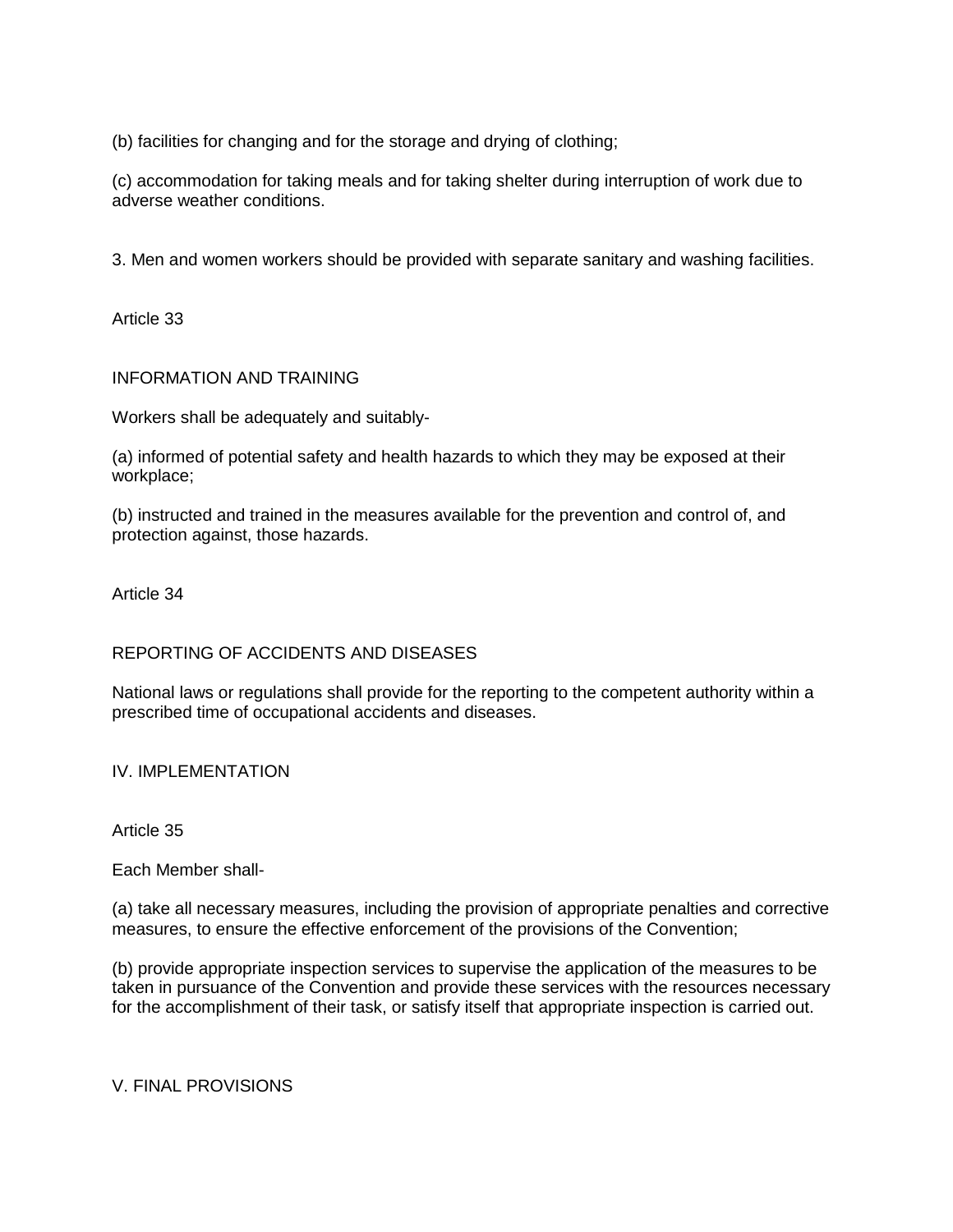# Article 36

This Convention revises the Safety Provisions (Building) Convention, 1937.

## Article 37

The formal ratifications of this Convention shall be communicated to the Director-General of the International Labour Office for registration.

## Article 38

1. This Convention shall be binding only upon those Members of the International Labour Organisation whose ratifications have been registered with the Director-General.

2. It shall come into force twelve months after the date on which the ratifications of two Members have been registered with the Director-General.

3. Thereafter, this Convention shall come into force for any Member twelve months after the date on which its ratification has been registered.

#### Article 39

1. A Member which has ratified this Convention may denounce it after the expiration of ten years from the date on which the Convention first comes into force, by an act communicated to the Director-General of the International Labour Office for registration. Such denunciation shall not take effect until one year after the date on which it is registered.

2. Each Member which has ratified this Convention and which does not, within the year following the expiration of the period of ten years mentioned in the preceding paragraph, exercise the right of denunciation provided for in this Article, will be bound for another period of ten years and, thereafter, may denounce this Convention at the expiration of each period of ten years under the terms provided for in this Article.

#### Article 40

1. The Director-General of the International Labour Office shall notify all Members of the International Labour Organisation of the registration of all ratifications and denunciations communicated to him by the Members of the Organisation.

2. When notifying the members of the Organisation of the registration of the second ratification communicated to him, the Director-General shall draw the attention of the Members of the Organisation to the date upon which the Convention will come into force.